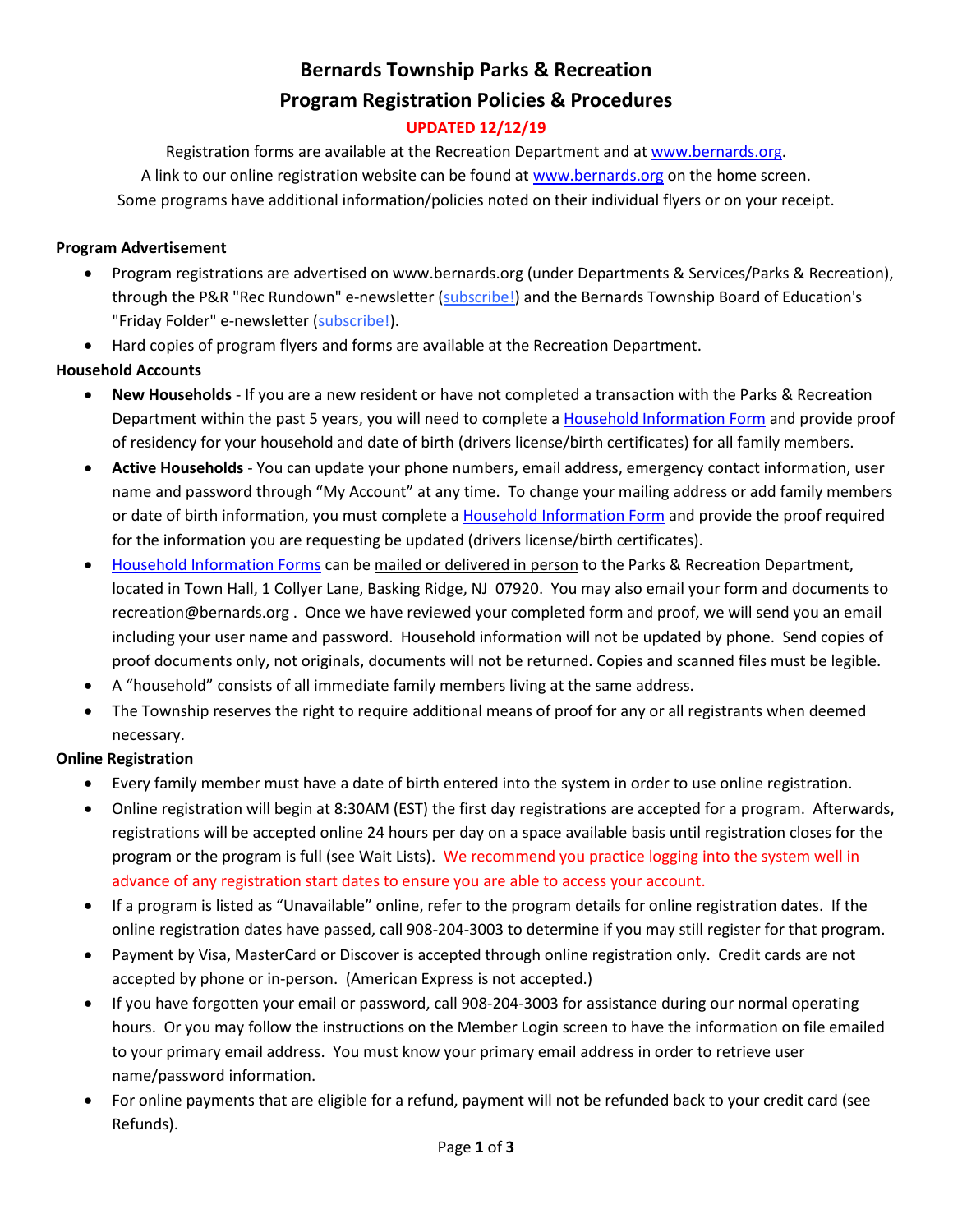# **Bernards Township Parks & Recreation Program Registration Policies & Procedures**

#### **In-Person/Mail-In Program Registration**

- To register for a program, complete a registration form and return it with payment to the Recreation Department in person or by mail to: Bernards Township Recreation, 1 Collyer Lane, Basking Ridge, NJ 07920
- At the Recreation Department payment can be made by cash or check only! Make all checks payable to "Bernards Township." If registering for multiple activities at the same time, write separate checks for each.
- Proof of Bernards Township residency (drivers license, utility bill, etc.) is required if your street address is not printed on your check or if your check only has a PO Box listed.
- Some programs have a late registration fee. Postmarks do not apply. If your registration is received after the payment deadline, and if space is available, you will be charged the late fee.

#### **All Program Registration**

- Programs with special registration start dates are noted on their individual flyer and in their online description.
- Participants must be registered before attending any program.
- Carpool, coach, schedule, team or group requests are not accepted for any program. Registrations with requests will be returned.
- Participants must be the specified age, grade level, or gender as specified in program descriptions.
- If you would like to request a modification to participate in an activity, check the corresponding box on your registration form or when prompted online.
- Your registration and check may be returned by mail for the following reasons:
	- the program was cancelled
	- the program was full
	- your registration included a carpool, coach, schedule or team request
	- your registration form was not complete, your check was not signed, written for the incorrect amount or not made payable to "Bernards Township"

In case of the above, your registration and check will be returned to you by mail with a letter of explanation.

- The Recreation Department reserves the right to add or cancel programs and alter schedules. Updated information is posted on www.bernards.org and at the Recreation Department.
- Program waivers appear on all registration forms and as a pop up statement online. There is no medical insurance coverage included in your registration for any program or membership offered by Bernards Township. By participating, you agree to assume responsibility for payment of any and all medical, doctor or hospital bills resulting from any illness or injury occurring during your participation.

#### **Wait Lists**

- All registrations are accepted on a space available basis (regardless of payment deadline). If a program is full when you register your name will be placed on a Wait List. Wait Lists are a source of contact. You will be contacted ONLY if a space becomes available.
- If called from a Wait List, you will be given a deadline date by which to pay the fee and complete the registration process. If payment is not received by the requested date, the opening will be offered to the next person on the Wait List.
- You may sign up for a Wait List using our online registration system.

*Enroll early! Do not wait until the last minute to register!* 

*There is a point at which programs and trips must be canceled due to insufficient registration or when programs and trips become full, sometimes even before the end of the early registration period.*